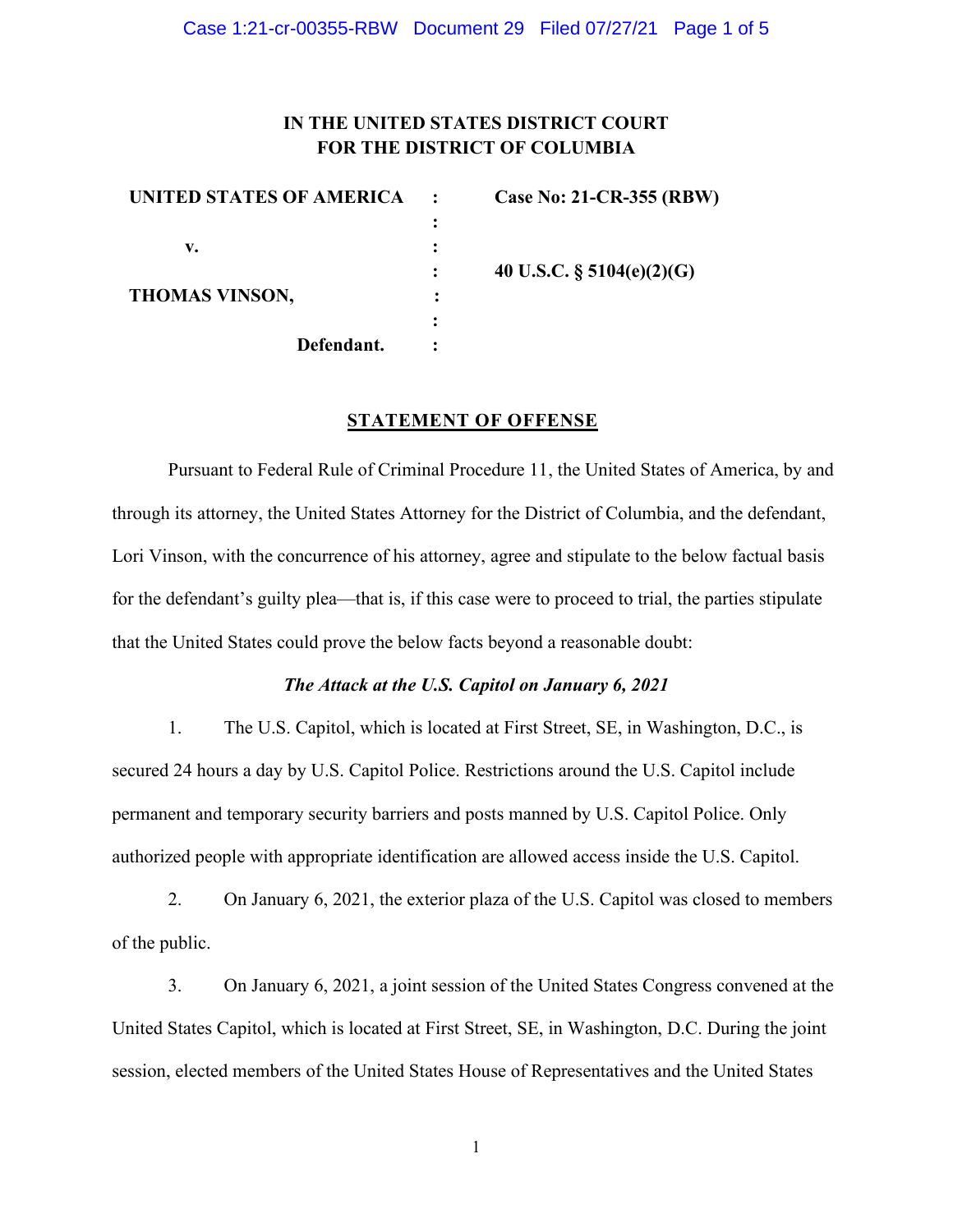## Case 1:21-cr-00355-RBW Document 29 Filed 07/27/21 Page 2 of 5

Senate were meeting in separate chambers of the United States Capitol to certify the vote count of the Electoral College of the 2020 Presidential Election, which had taken place on November 3, 2020. The joint session began at approximately 1:00 p.m. Shortly thereafter, by approximately 1:30 p.m., the House and Senate adjourned to separate chambers to resolve a particular objection. Vice President Mike Pence was present and presiding, first in the joint session, and then in the Senate chamber.

4. As the proceedings continued in both the House and the Senate, and with Vice President Pence present and presiding over the Senate, a large crowd gathered outside the U.S. Capitol. As noted above, temporary and permanent barricades were in place around the exterior of the U.S. Capitol building, and U.S. Capitol Police were present and attempting to keep the crowd away from the Capitol building and the proceedings underway inside.

5. At approximately 2:00 p.m., certain individuals in the crowd forced their way through, up, and over the barricades, and officers of the U.S. Capitol Police, and the crowd advanced to the exterior façade of the building. The crowd was not lawfully authorized to enter or remain in the building and, prior to entering the building, no members of the crowd submitted to security screenings or weapons checks by U.S. Capitol Police Officers or other authorized security officials.

6. At such time, the certification proceedings were still underway and the exterior doors and windows of the U.S. Capitol were locked or otherwise secured. Members of the U.S. Capitol Police attempted to maintain order and keep the crowd from entering the Capitol; however, shortly after 2:00 p.m., individuals in the crowd forced entry into the U.S. Capitol, including by breaking windows and by assaulting members of law enforcement, as others in the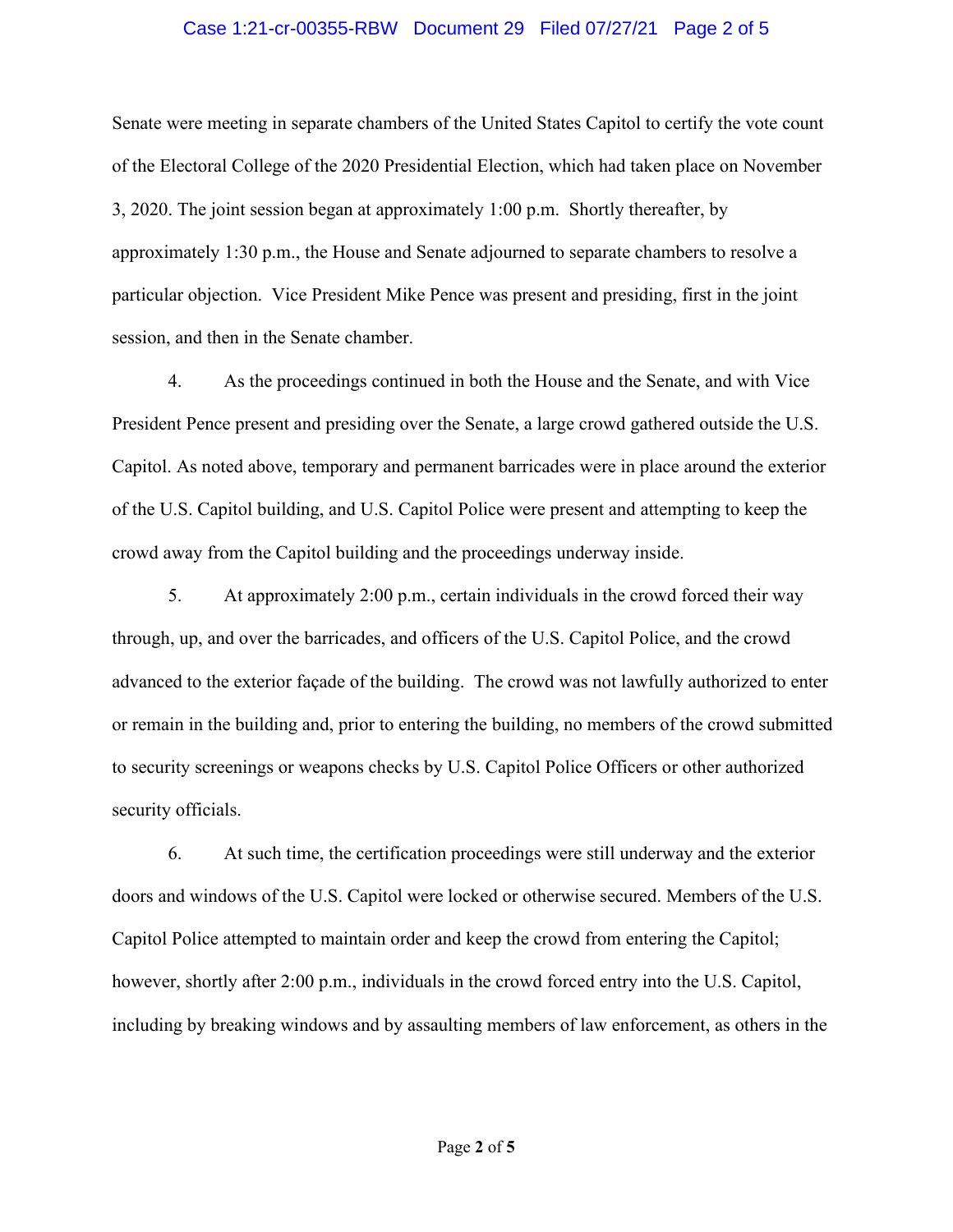### Case 1:21-cr-00355-RBW Document 29 Filed 07/27/21 Page 3 of 5

crowd encouraged and assisted those acts. The riot resulted in substantial damage to the U.S. Capitol, requiring the expenditure of more than \$1.4 million dollars for repairs.

7. Shortly thereafter, at approximately 2:20 p.m., members of the United States House of Representatives and United States Senate, including the President of the Senate, Vice President Pence, were instructed to—and did—evacuate the chambers. Accordingly, all proceedings of the United States Congress, including the joint session, were effectively suspended until shortly after 8:00 p.m. the same day. In light of the dangerous circumstances caused by the unlawful entry to the U.S. Capitol, including the danger posed by individuals who had entered the U.S. Capitol without any security screening or weapons check, Congressional proceedings could not resume until after every unauthorized occupant had left the U.S. Capitol, and the building had been confirmed secured. The proceedings resumed at approximately 8:00 p.m. after the building had been secured. Vice President Pence remained in the United States Capitol from the time he was evacuated from the Senate Chamber until the session resumed.

#### *Lori and Thomas Vinson's Participation in the January 6, 2021, Capitol Riot*

8. The defendants, Lori and Thomas Vinson, who are married, were among those who unlawfully entered the U.S. Capitol on January 6, 2021. The defendants traveled from their home in Kentucky to Washington, D.C., to participate in the "Stop the Steal" rally against the results of the 2020 Presidential Election. After the rally, the defendants marched to the U.S. Capitol building, where they entered the first floor at around 2:18 p.m. Cell phone video recorded by the defendants shows broken glass and alarms blaring as they entered. They were present in a first-floor corridor barricaded by law enforcement officers at approximately 2:31 p.m.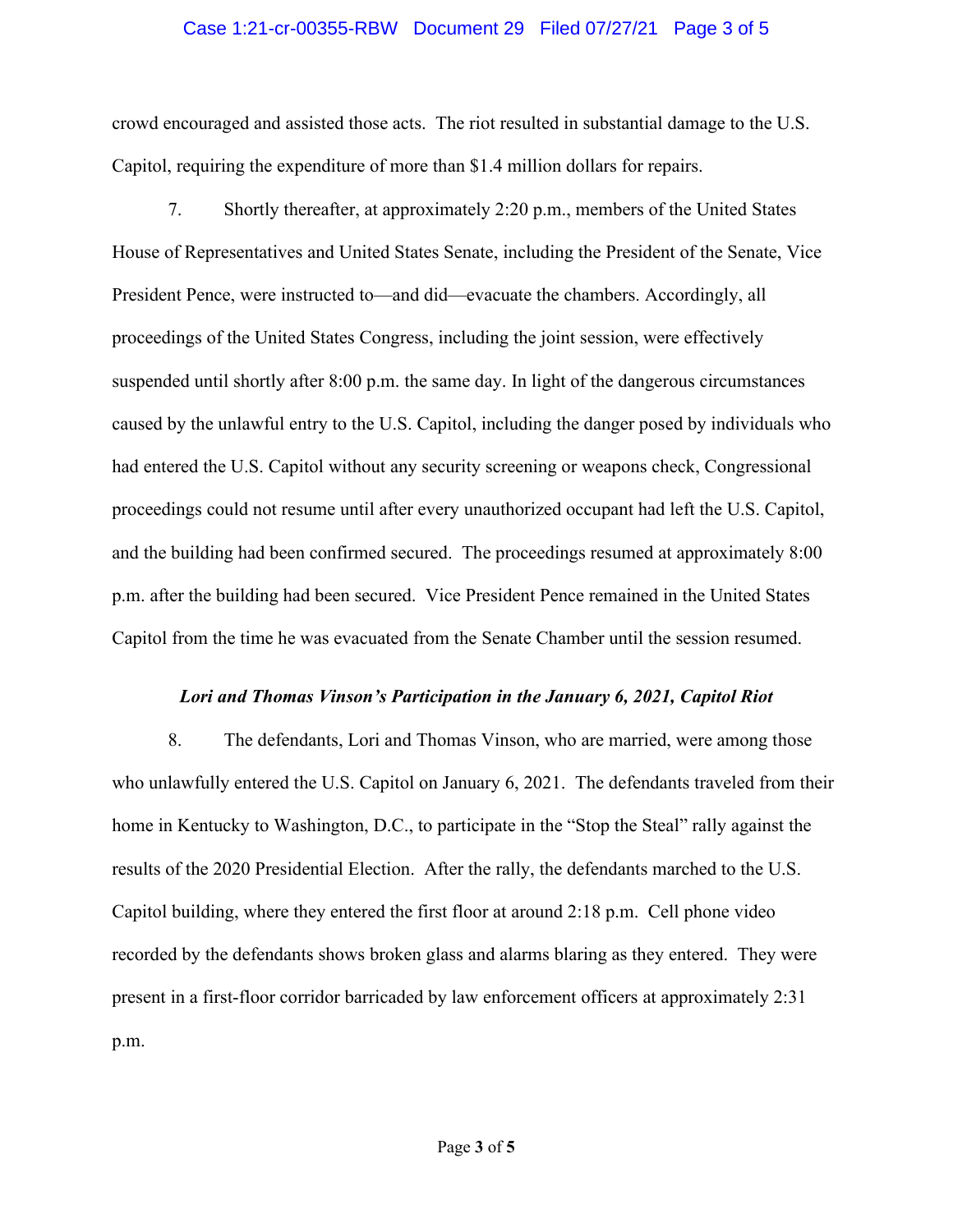## Case 1:21-cr-00355-RBW Document 29 Filed 07/27/21 Page 4 of 5

9. When interviewed by FBI agents, the defendants admitted being inside the U.S.

Capitol on January 6, 2021, with Lori Vinson later telling local news outlets that she believed her actions were "justified" and that she would "do this all over again tomorrow."

10. The defendants knew at the time they entered the U.S. Capitol Building that that they did not have permission to enter the building and the defendants paraded, demonstrated, or picketed.

Respectfully submitted,

CHANNING D. PHILLIPS Acting United States Attorney D.C. Bar No. 415793

By: /*s/ Mary L. Dohrmann* MARY L. DOHRMANN Assistant United States Attorney